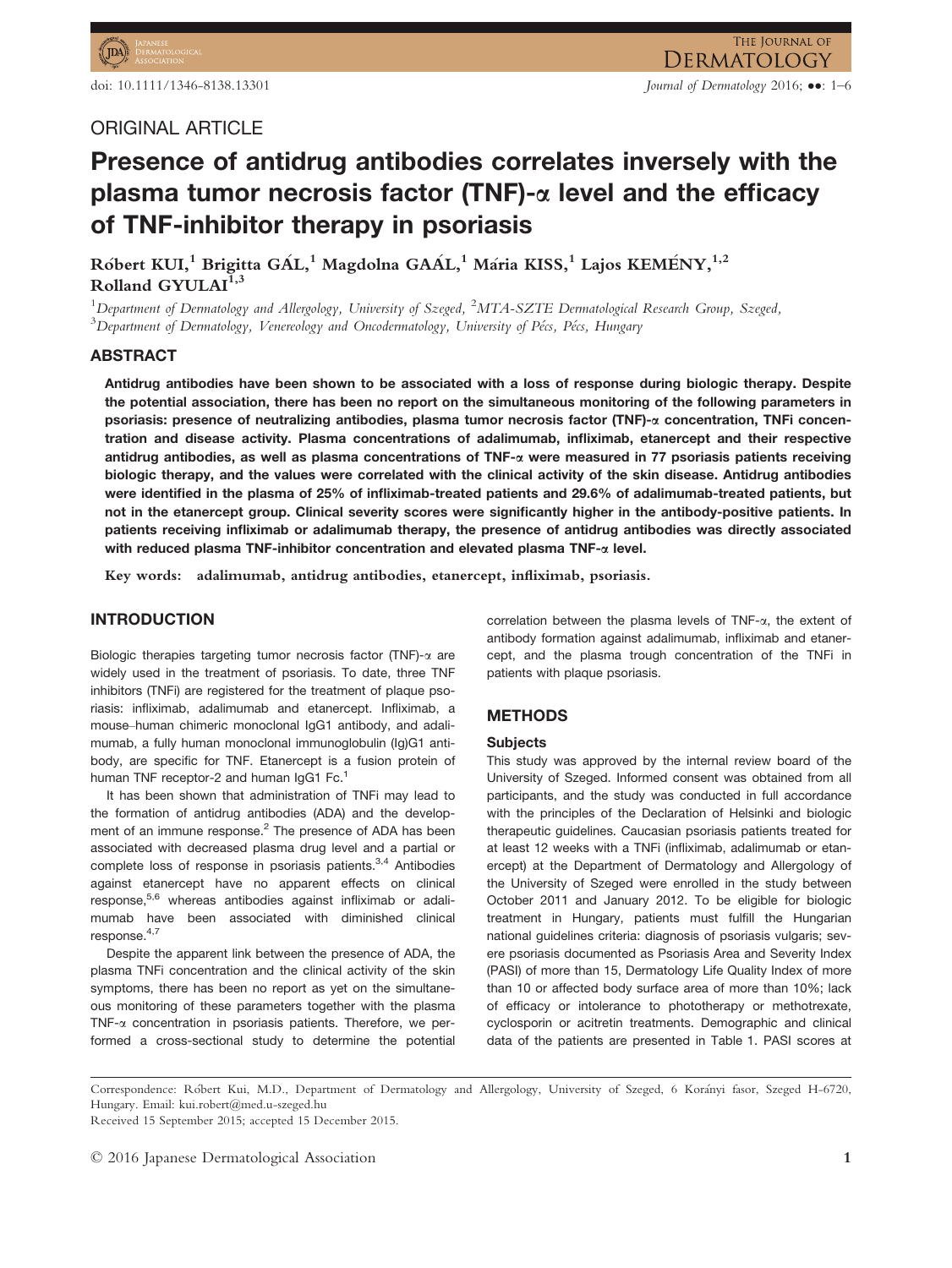| Treatment groups                                                                | Etanercept ( $n = 22$ )                                           | Infliximab ( $n = 28$ )                                                      | Adalimumab ( $n = 27$ )                                                                                    | Total $(n = 77)$                                                 |
|---------------------------------------------------------------------------------|-------------------------------------------------------------------|------------------------------------------------------------------------------|------------------------------------------------------------------------------------------------------------|------------------------------------------------------------------|
| Age (years) $^{\dagger}$<br>Male patients (%)<br>Bodyweight (kg) <sup>†</sup>   | $46.6 \pm 12.6$ (21-73)<br>13(59.1)<br>$85.7 \pm 24.1$ (54-156)   | $51.2 \pm 12.7$ (26-78)<br>17 (60.7)<br>$93.7 \pm 20.5$ (52-143)             | $48 \pm 15.7$ (23-76)<br>17 (63)<br>$88.7 \pm 18.8$ (54-130)                                               | $48.8 \pm 13.7$ (21-78)<br>46 (61.0)<br>$89.7 \pm 21.0$ (52-156) |
| $BMI^{\dagger}$<br>Patients with a history                                      | $27.7 \pm 5(20.2 - 38.5)$<br>8(36.4)                              | $32.4 \pm 7.3$ (18.4–53.9)<br>10(35.7)                                       | $30.1 \pm 5.3$ (20.8-42.2)<br>10(37)                                                                       | $30.2 \pm 6.3$ (18.4-53.9)<br>28 (36.4)                          |
| of smoking (%)<br>Duration of current biologic<br>therapy (months) <sup>†</sup> | $28.4 \pm 18.8$ (5-66)                                            | $19.9 \pm 16.4$ (3-63)                                                       | $17.8 \pm 10.4$ (3-39)                                                                                     | $21.6 \pm 15.8$ (3-66)                                           |
| Patients receiving a<br>different biologic<br>therapy previously (%)            | 8(36.4)                                                           | 8(28.6)                                                                      | 20(74.1)                                                                                                   | 36 (46.7)                                                        |
| Previous biologic therapies                                                     | Infliximab: 3<br>Adalimumab: 2<br>Efalizumab: 1<br>Ustekinumab: 2 | Etanercept: 2<br>Adalimumab: 4<br>Efalizumab: 1<br>Adalimumab, etanercept: 1 | Etanercept: 4<br>Infliximab: 10<br>Etanercept, infliximab: 3<br>Etanercept, efalizumab: 2<br>Efalizumab: 1 |                                                                  |
| PASI score at induction of<br>first biologic therapy <sup>†</sup>               | $16.6 \pm 4.6$ (9.6–25.6) 18.4 $\pm$ 5.6 (9.3–32.7)               |                                                                              | $20.8 \pm 9.2$ (4.1–52.1)                                                                                  | $18.7 \pm 7.0$ (4.1–52.1)                                        |
| PASI score at induction of<br>current biologic therapy <sup>†</sup>             | $14.7 \pm 5.7$ (1.2–25.6) 17.9 $\pm$ 5.5 (9.3–32.7)               |                                                                              | $15.0 \pm 5.0$ (5.8–26)                                                                                    | $16.0 \pm 5.5$ (1.2-32.7)                                        |
| Patients with psoriatic<br>arthritis (%)                                        | 7(31.8)                                                           | 13 (46.4)                                                                    | 14 (51.9)                                                                                                  | 34 (44.2)                                                        |
| Patients receiving<br>concomitant<br>immunosuppressive<br>therapy $(\%)$        | 0(0)                                                              | 8(28.6)                                                                      | 1(3.7)                                                                                                     | 9(11.7)                                                          |

Table 1. Basic demographic and clinical data from the study population

 $^{\dagger}$ Mean  $\pm$  standard deviation. BMI, body mass index; PASI, Psoriasis Area and Severity Index.

the initiation of the patients' first and current biologic therapy were retrieved from the patients' records. PASI scores were also calculated at the time of study enrolment.

## Measuring plasma TNF- $\alpha$  and TNFi trough concentrations and detecting ADA

Blood samples (5–10 mL) were obtained from patients on the days of scheduled infusion/injection. To ensure that the trough or residual plasma drug concentration was measured, blood was drawn a few hours before the scheduled administration of the TNFi. Plasma aliquots separated from the blood samples were frozen at  $-20^{\circ}$ C. The plasma concentrations of TNF- $\alpha$ and the biologic therapeutic agent (infliximab, adalimumab or etanercept), and the presence of IgG-type ADA were determined by using an enzyme-linked immunosorbent assay (ELISA), in accordance with the manufacturer's recommendations (Matriks Biotek Laboratories, Ankara, Turkey). For the detection of ADA (antibodies to infliximab/adalimumab/etanercept), indirect ELISA methodology was used. In these assays, infliximab/adalimumab/etanercept is coated on the wall of the microtiter wells. During the first incubation period, antidrug antibodies are captured by binding to the drugs. After washing away the unbound components from samples, a peroxidaselabeled ADA-specific conjugate is added to each well and then incubated. The bound enzymatic activity is detected by addition of tetramethylbenzidine (TMB) chromogen substrate. For detecting plasma infliximab/adalimumab/etanercept, solid phase ELISA, based on the sandwich principle, were used. Standards and samples are incubated in the microtiter plate coated with a monoclonal antibody or reactant specific for infliximab/adalimumab/etanercept. After incubation, the wells are washed. A horse radish peroxidase conjugated (in case of infliximab and adalimumab) or a biotin-labeled (in case of etanercept) tracer monoclonal antibody against the TNFi drug is added and binds to the TNFi captured by the first monoclonal antibody or reactant on the surface of the wells. Following incubation, wells are washed and then the bound enzymatic activity is detected by addition of chromogen substrate. The TNF-a determination kit was also based on double monoclonal antibody sandwich assay. TNF- $\alpha$  is captured by a monoclonal antibody to human TNF- $\alpha$  coated on the wall of the microtiter wells, and detected by a second, peroxidase-labeled monoclonal antibody. The bound enzymatic activity is detected by addition of TMB chromogen substrate. According to the manufacturer, these assays detect only free plasma  $TNF-\alpha$ , etanercept, infliximab, adalimumab or ADA levels, while TNFi–TNF-a or ADA–TNFi complexes are not measured.

#### Statistical analysis

The plasma concentrations of TNF- $\alpha$ , the trough concentrations of the TNFi and the presence of ADA were correlated with the patients' epidemiological and clinical data. Data were evaluated with the MedCalc version 12.2.1.0 (MedCalc Software, Ostend, Belgium) and SPSS version 15.0 (SPSS, Chi-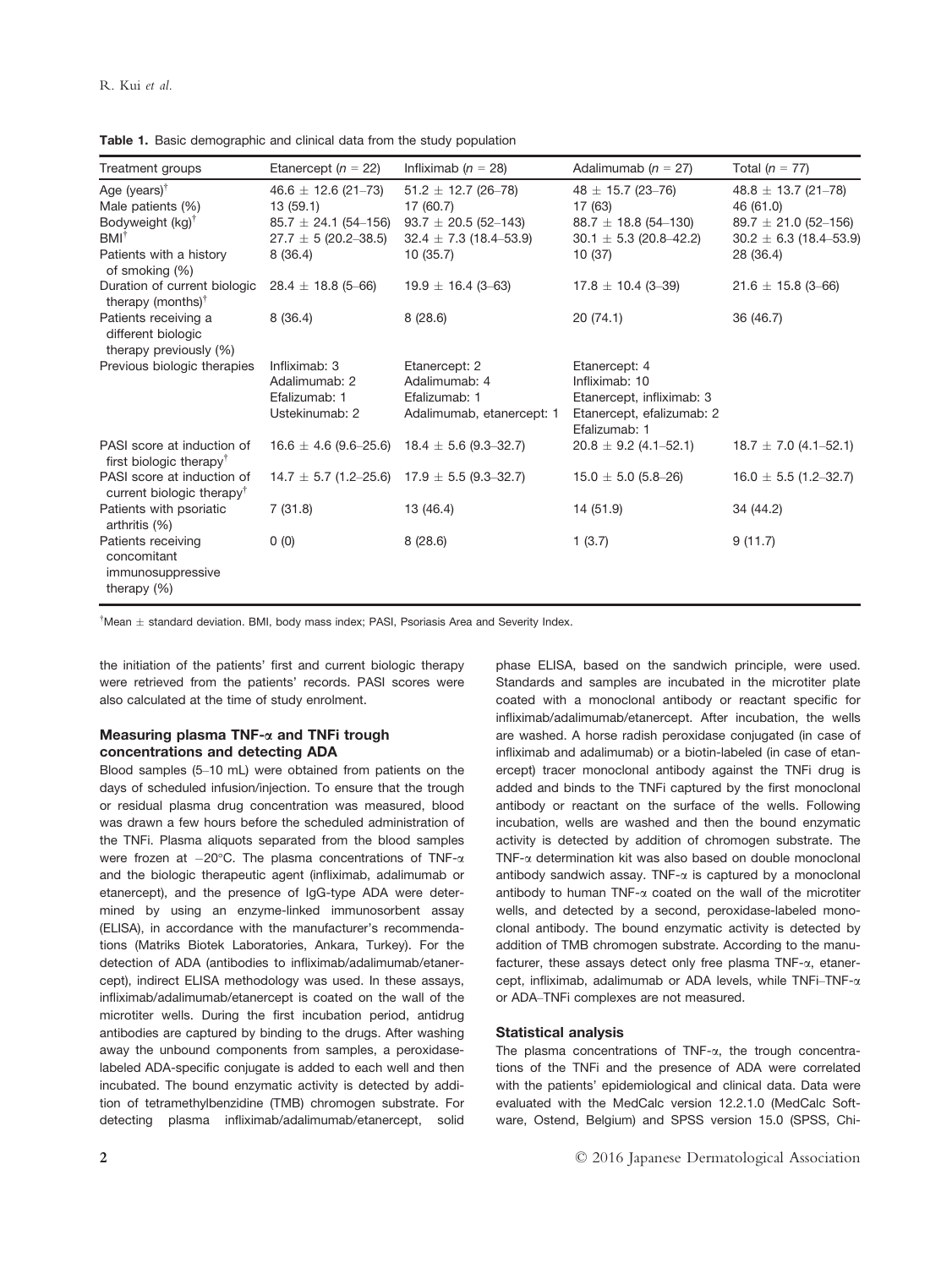cago, IL, USA) statistical programs. ADA-positive and -negative groups were analyzed using mixed factorial ANOVA and logistic regression. For other differences between groups, the paired ttest, the  $\chi^2$ -test and Fisher's exact test were performed, where appropriate.  $P < 0.05$  was considered statistically significant.

## RESULTS

#### Patient characteristics

Of the 77 patients, 22 (28.6%), 28 (36.4%) and 27 (35.1%) received etanercept, infliximab and adalimumab treatment, respectively (Table 1). The maintenance dose was 5 mg/kg i.v. every 8 weeks for infliximab, 40 mg s.c. every 2 weeks for adalimumab and 50 mg s.c. every week for etanercept. The groups receiving the three different TNFi treatments did not differ significantly in the following demographic and clinical characteristics: mean age, sex ratio, mean bodyweight, mean body mass index, proportion of smokers, mean duration of current biologic therapy, mean PASI score at induction of first biologic therapy, mean PASI score at induction of current biologic therapy and presence of psoriatic arthritis. Before the current biologic therapy, 30 patients received one, and six patients received two biologic agents. The patients in the adalimumab group had previously been treated significantly more frequently with biologic therapy than those in the other treatment groups (adalimumab vs etanercept,  $P < 0.05$ ; adalimumab vs infliximab,  $P < 0.01$ ), while no statistically significant difference was observed between the etanercept and infliximab groups  $(P = 0.76)$  in this regard. Of the 77 patients, nine received concomitant disease-modifying antirheumatic drug (DMARD) therapy (eight methotrexate and one leflunomide). Concomitant DMARD therapy was more frequent in the infliximab group than in the other two treatment groups.

#### ADA, plasma trough TNFi concentrations, plasma TNF- $\alpha$  levels and clinical response

Antidrug antibodies were detected in 15 of the 77 patients (19.5%): seven and eight in patients receiving infliximab and adalimumab, respectively (Table 2). ADA were not identified in any of the 22 patients receiving etanercept therapy. Interestingly, most of the ADA (11/15) were detected in patients who received the TNFi therapy for up to 12 months, although the

number of patients in this group was comparable with the number of patients receiving treatment for more than 12 months (22 and 33, respectively;  $P < 0.01$ ).

The mean plasma trough concentrations (i.e. residual concentrations prior to the next scheduled treatment) of adalimumab, etanercept and infliximab were  $2.4 \pm 2.3$  (range, 0– 6.9), 7.6  $\pm$  2.0 (range, 4.1–11.3) and 2.9  $\pm$  0.8  $\mu$ g/mL (range, 2.2–5.0), respectively. The mean plasma trough concentration of infliximab in ADA-negative patients was significantly higher than in the ADA-positive patients  $(3.0 \pm 0.8)$  [range, 2.2–5.0] and  $2.3 \pm 0.1$  µg/mL [range, 2.2–2.5], respectively  $[P < 0.05]$ ] (Fig. 1a). In ADA-negative patients, the residual plasma adalimumab concentration was  $2.8 \pm 2.3$  µg/mL (range, 0–6.9), whereas in ADA-positive patients it was  $1.5 \pm 2.2$   $\mu$ g/mL (range,  $0-5.3$ ) ( $P = 0.18$ ) (Fig. 1b). As discussed in the previous section, ADA were not detected in the etanercept group.

The mean plasma  $TNF-\alpha$  concentration was significantly lower in patients with negative anti-infliximab antibody status, compared with ADA-positive patients  $(2.5 \pm 3.9)$  [range, 0–14.4] and 13.2  $\pm$  12.9 pg/mL [range, 0-34.8], respectively;  $P < 0.05$ ). Similarly, anti-adalimumab antibody-negative patients demonstrated a lower mean TNF- $\alpha$  concentration than the ADA-positive group  $(1.0 \pm 2.0 \text{ and } 3.6 \pm 6.3 \text{ pg/mL}$ , respectively;  $P = 0.16$ ). Interestingly, although patients receiving etanercept were ADA-negative, their mean TNF- $\alpha$  level (7.0  $\pm$  6.3 pg/mL) was significantly higher than that of ADA-negative patients receiving either infliximab or adalimumab (infliximab,  $P < 0.01$ ; adalimumab,  $P < 0.001$ ) (Fig. 2).

There was no statistically significant difference in the mean PASI score at the initiation of the therapy between the ADA-positive and -negative patients (data not shown). At the time of sample collection, however, the mean PASI score of the ADA-negative and the ADA-positive infliximab groups was significantly different (1.6  $\pm$  1.6 vs 9.3  $\pm$  11.2, P < 0.05, after adjusting for age and sex). Similarly, at the time of sample collection, the average PASI score of the ADA-negative, adalimumab-treated patients was significantly lower  $(2.4 \pm 3.5 \text{ vs } 12.5 \pm 8.6, P < 0.01,$  after adjusting for age and sex) (Fig. 3).

Patients who received their first biologic therapy during the study (bio-naive patients), and patients who previously had received biologic therapy (non-bio-naive patients) did not differ

Table 2. Duration of the actual treatment, mean TNF- $\alpha$  plasma level, mean plasma TNFi level and PASI scores of patients at the time of sampling

|                                                         | Etanercept<br>$(n = 22)$ | Adalimumab -<br>$(n = 19)$ | Adalimumab $+$<br>$(n = 8)$ | Infliximab $-$<br>$(n = 21)$ | Infliximab $+$<br>$(n = 7)$ |
|---------------------------------------------------------|--------------------------|----------------------------|-----------------------------|------------------------------|-----------------------------|
| No. of patients with $\leq 12$ months of TNFi treatment | 4                        | 5                          | 5                           | 6                            | 6                           |
| No. of patients with >12 months of TNFi treatment       | 18                       | 14                         | 3                           | 15                           |                             |
| TNF- $\alpha$ plasma level (pg/mL) <sup>†</sup>         | $7.0 \pm 6.3$            | $1.0 + 2.0$                | $3.6 + 6.3$                 | $2.5 + 3.9$                  | $13.2 + 12.9$               |
| Plasma trough level of the TNFi $(\mu q/mL)^{\dagger}$  | $7.6 \pm 2.0$            | $2.8 \pm 2.3$              | $1.5 \pm 2.2$               | $3.0 \pm 0.8$                | $2.3 \pm 0.1$               |
| PASI score at sampling <sup>T</sup>                     | $2.5 + 2.5$              | $2.4 + 3.5$                | $12.5 + 8.6$                | $1.6 + 1.6$                  | $9.3 \pm 11.2$              |
| Change of PASI score from baseline $(\%)^{\dagger}$     | $83.8 + 13.4$            | $83.9 + 19.1$              | $34.0 \pm 35.0$             | $90.2 + 11.1$                | 53.1 $\pm$ 32.6             |

<sup>†</sup>Mean ± standard deviation. –/+, patients without/with antidrug antibodies (ADA). PASI, Psoriasis Area and Severity Index; TNFi, tumor necrosis factor inhibitor.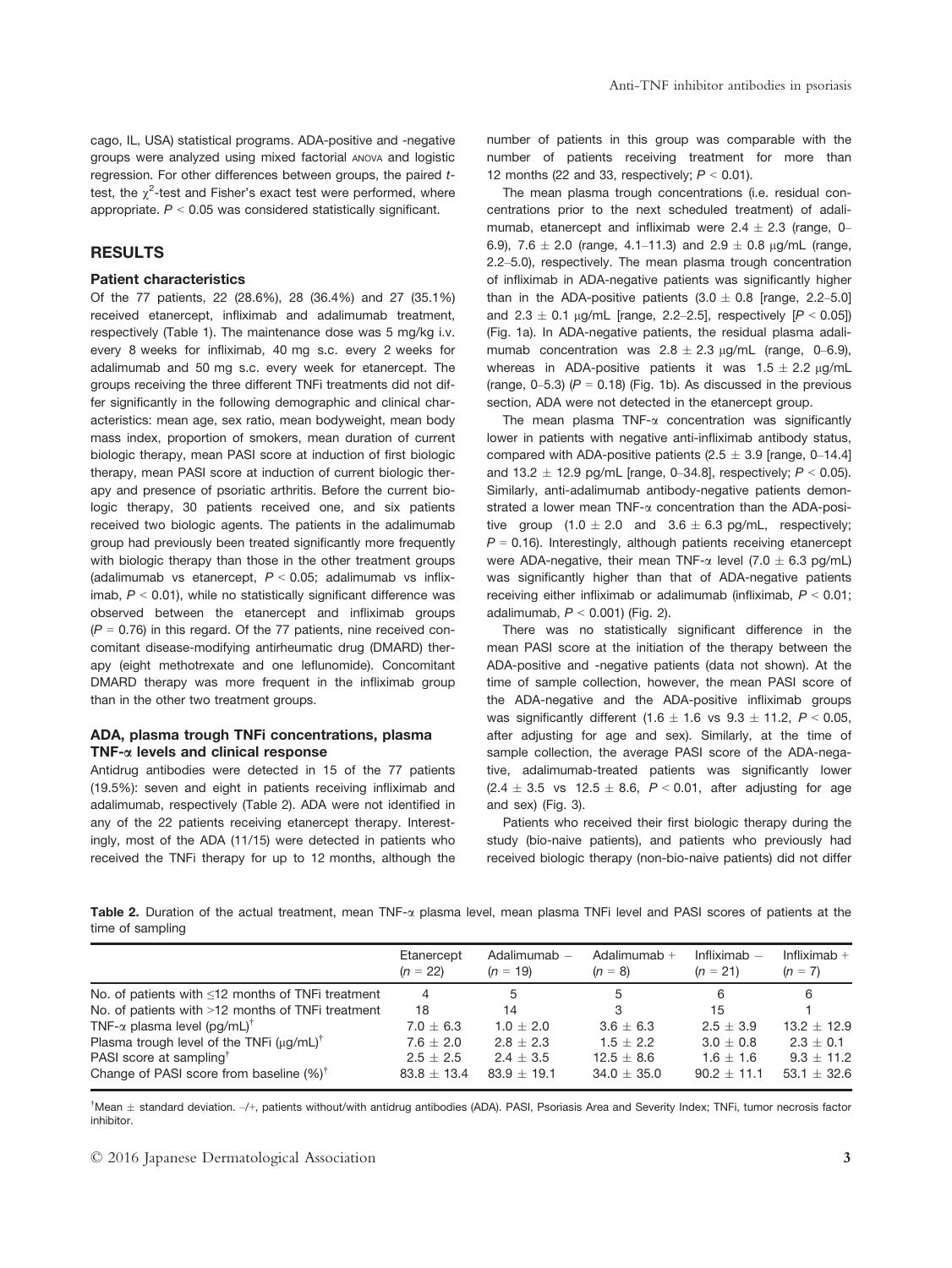

Figure 1. Mean plasma trough concentrations of the tumor necrosis factor inhibitor (TNFi) in the antidrug antibodies (ADA) negative and -positive patients receiving (a) infliximab or (b) adalimumab therapy. The mean residual infliximab plasma concentration was significantly lower  $(2.3 \pm 0.1 \,\mu\text{g/mL})$  in the patients with anti-infliximab antibodies than in the ADA-negative patients (3.0  $\pm$  0.8 µg/mL). In the case of adalimumab, the plasma trough adalimumab concentration was higher in the ADA-negative patients (2.8  $\pm$  2.3 vs 1.5  $\pm$  2.2 µg/mL), but the difference was not statistically significant.  $*P < 0.05$ .

significantly in their clinical responses, extent of ADA-positivity and plasma TNF- $\alpha$  levels (data not shown).

## **DISCUSSION**

The purpose of our cross-sectional study was to assess the presence of ADA against TNFi, the plasma trough concentrations of anti-TNF medications and the plasma TNF-a level during the biologic therapy of psoriasis, and their impact on the clinical efficacy.

Our results, that anti-infliximab or anti-adalimumab antibodies were detected in 25.0% and 28.6% of the respective patients, while ADA were not found against etanercept, are in agreement with previous reports. $3-12$  The clinical improvement



Figure 2. Plasma tumor necrosis factor (TNF)- $\alpha$  levels at the time of blood sampling in the etanercept and antidrug antibodies (ADA)-negative and -positive groups receiving adalimumab or infliximab. In the anti-infliximab antibody-negative patients (-) the mean TNF- $\alpha$  concentration was 2.5  $\pm$  3.9 pg/mL (range, 0–14.4), while that in the anti-infliximab antibody-positive group (+) was  $13.2 \pm 12.9$  pg/mL (range, 0-34.8). In the adalimumab-treated group, the mean  $TNF-\alpha$  concentration was lower in the antibody-negative patients  $(-)$  than in the anti-ada-<br>limumab antibody-positive group  $(+)$   $(10 + 20)$  and limumab antibody-positive group  $(+)$   $(1.0 \pm 2.0$  $3.6 \pm 6.3$  pg/mL, respectively). \* $P < 0.05$ .



Figure 3. Psoriasis Area and Severity Index (PASI) scores at the time of blood sampling in the etanercept and antidrug antibodies (ADA)-negative and -positive adalimumab and infliximab groups. The mean PASI score at the time of blood sampling was significantly lower in the ADA-negative patients in both the infliximab and adalimumab groups (infliximab,  $1.6 \pm 1.6$  vs 9.3  $\pm$  11.2; adalimumab, 2.4  $\pm$  3.5 vs 12.5  $\pm$  8.6 in the ADAnegative vs -positive patients, respectively).  $*P < 0.05$ ,  $*^{*}P < 0.01$ .

among ADA-positive patients was significantly lower than in the ADA-negative groups. Previous studies similarly demonstrated significantly lower clinical efficacy of infliximab and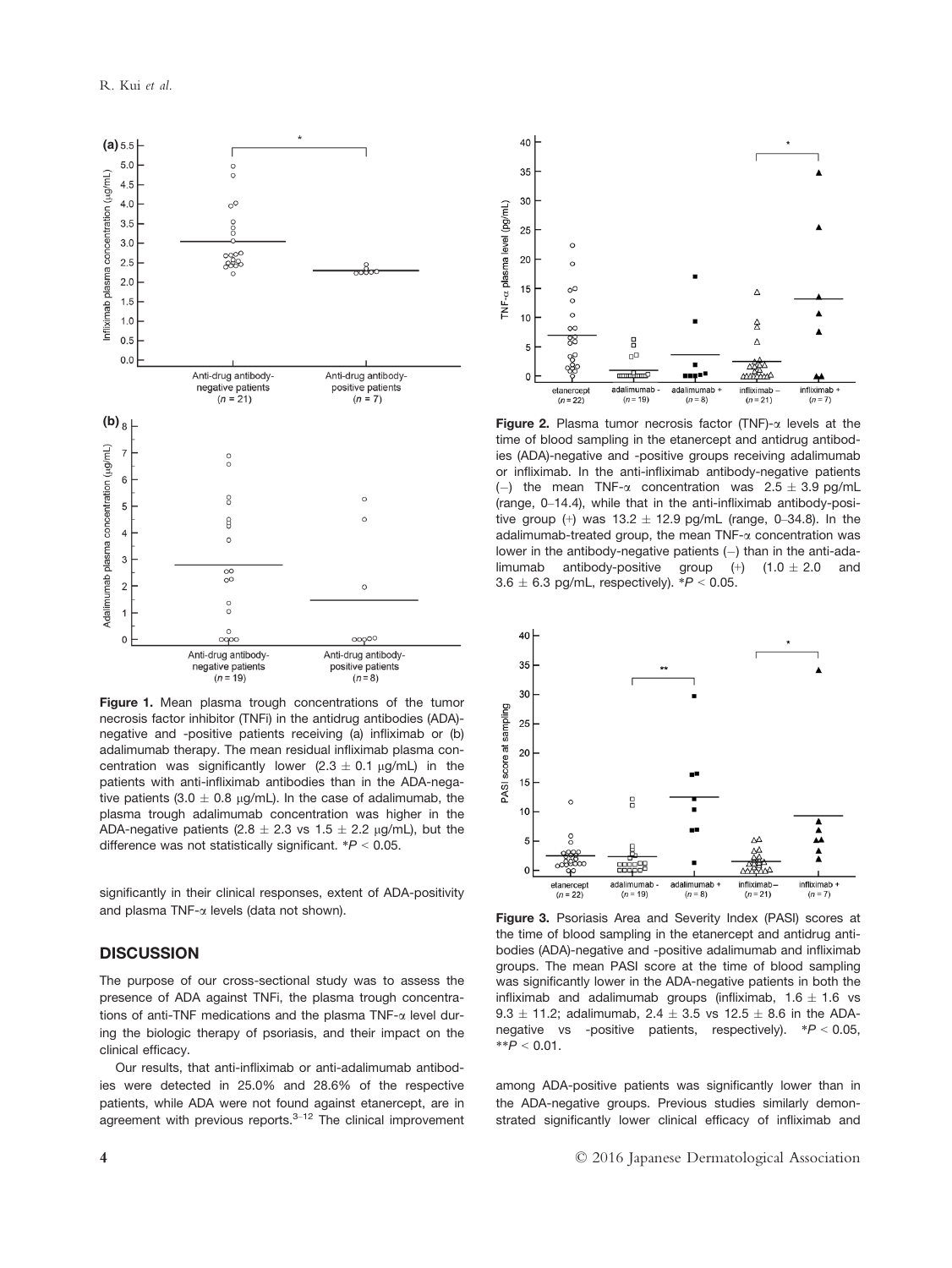adalimumab among ADA-positive patients,  $4,7,8,12-14$  as well as a clear correlation between decreased plasma infliximab level and poorer therapeutic outcome.<sup>13</sup> Our observation that the plasma trough TNFi concentrations are lower in ADA-positive patients treated with infliximab and adalimumab fully supports these previous findings. The structure of the biologic agent is one of the most important factors determining the immunogenicity and the binding of ADA. Even though we have not detected neutralizing antibodies against etanercept, non-neutralizing ADA have been shown to form in etanercept patients.15 As these antibodies bind to the fusion region of etanercept, they leave the TNF-binding site free, and, thus, the function of etanercept remains uncompromised. However, as these immune complexes can cause quicker drug elimination, their formation may result in lower plasma trough levels and diminished therapeutic efficacy.<sup>2,16</sup>

Although the clinical activity of psoriasis was almost equal in the three treatment groups, the mean plasma  $TNF-\alpha$  levels differed considerably. The lowest mean concentrations were measured in the adalimumab group and the highest in the etanercept treatment group. Interestingly, Kim et  $al.^{17}$  also describe this paradoxical phenomenon in a recent paper: they report that serum TNF- $\alpha$  concentrations in psoriasis patients increased after 12 weeks of etanercept treatment. In their opinion, serum TNF-a level after etanercept treatment reflected the summation of circulating TNF-a-etanercept complexes with pretreatment free TNF-a levels. This could be a plausible explanation to our finding as well, however, the ELISA kits used in our experiments (according to the manufacturer) only detect free TNF-a (TNFi–TNF-a complexes are not measured). Obviously, either the ELISA kits after all detect both free and bound plasma TNF-a, or there are other, currently unknown mechanisms which lead to increased TNF levels during etanercept treatment. As we did not find any direct correlation between clinical activity (PASI score) and the measured plasma TNF- $\alpha$  levels in our cohort of etanercept-treated patients, this latter explanation, however, seems more unlikely. The mean plasma TNF-a concentration was significantly higher among the ADA-positive infliximab- and adalimumab-treated patients than among the ADA-negative patients. Notably, this study has not established a clear statistical correlation between the plasma TNF- $\alpha$  level and the clinical activity of psoriasis during TNFi therapy. This result may be due in part to our relatively small study population, as patients who responded well tended to have lower TNF-a levels. It must also be considered, however, that the plasma TNF-a concentration is not necessarily associated directly with the efficacy of TNFi therapy. Other indicators (such as the TNF-a concentration in the lesional psoriatic skin) may correlate more closely with the clinical activity of psoriasis during anti-TNF treatment. A recent report clearly showed that TNF blockers decrease the activity of multiple pro-inflammatory pathways in lesional skin, including the activation and maturation of dendritic cells, the activation of T lymphocytes, and the production of different cytokines, growth factors and chemokines.<sup>18</sup>

The design of the present study obviously differed from those in previously reported investigations, and this must be taken into consideration while analyzing the data. Samples were not collected at standardized treatment points (e.g. at week 0, 12 or 52) as in most previously reported studies, but during the patients' scheduled visits. While sample collection at standardized time points makes the data more homogeneous, it also involves certain methodical problems. As it would be unethical to continue the treatment of patients with a significant loss of response, these patients are often excluded from the analysis, and important data are therefore lost. Moreover, owing to their prospective nature, most of these investigations collect samples for only up to 52 weeks of treatment. The cross-sectional nature of the sample collection that we used, in contrast, allowed data collection even when the patients subsequently stopped the treatment due to the loss of efficacy. The sample homogeneity, of course, was not as high as in previous reports; however, as the patients appeared in random order for the appointments, the heterogeneity was balanced among the different analysis groups. Another advantage of our sample collection strategy was that the presence of ADA could be analyzed over a relatively long period of TNFi therapy (12–264 weeks). This allowed us to determine that antibody positivity is significantly more frequent among patients treated for less than 12 months. This observation suggests that the risk of ADA development is much higher during the first year of therapy. Consequently, the loss of therapeutic response after the first 12 months of TNFi therapy is likely to be caused by factors other than ADA. In these cases of late loss of efficacy, therefore, other possible factors (e.g. infection, nonadherence to treatment) should additionally be considered.

The main limitation of our cross-sectional approach is that patients recruited into this study might have represented a bias towards satisfactory clinical response to treatment. Patients with high antibody titers and consequent loss of response are likely to have a lower drug survival and are more likely to discontinue use of the drug. In contrast, patients using the biologic drug successfully for long periods of time are more likely to have undetectable levels of antibodies. By enrolling patients receiving treatment for at least 3 months, a positive selection bias might have been implemented.

Because of its ease of use, ELISA is the preferred method to measure the level of ADA. However, standard direct and indirect ELISA carry the disadvantage of producing non-specific binding and false-positive results.<sup>19</sup> According to the published work, two assays stand out in terms of sensitivity and specificity: the bridging ELISA and the radioimmunoassay (RIA). RIA (and particularly its special format, the two-site assay) has very high specificity, and in addition, this method is less sensitive for drug interference than the bridging ELISA. Yet, a disadvantage is that the use of radioactivity hampers its broad application. Bridging ELISA reduce background readings by the requirement for two specific binding events for the target drug, which increases specificity of the assay.<sup>20</sup>

In conclusion, this study has provided evidence that the development of ADA during infliximab or adalimumab treatment of psoriasis is directly associated with reduced plasma TNFi concentration and increased plasma TNF- $\alpha$  level. A higher plasma TNF-a concentration may consequently lead to a wors